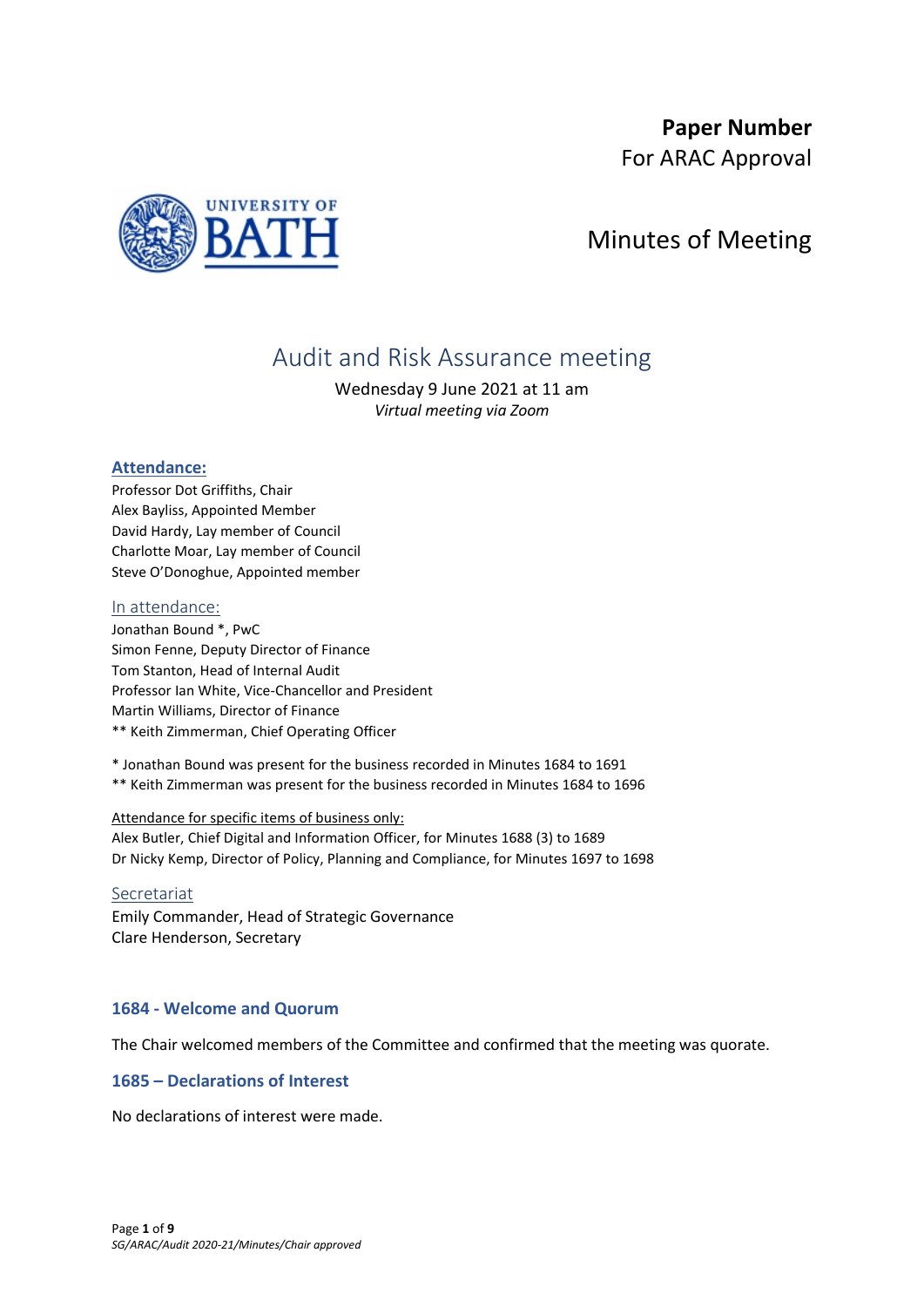### **1686 – Minutes of previous meeting - Paper A20/21 - 062**

The minutes of the meeting of 30 March 2021 were **approved** as a correct record (Paper A20/21 – 062). They will be signed by the Chair.

### **1687 – Actions and Matters Arising**

### 1) Minute 1659: Update on Policy Framework and Schedule of Policies

**Financial Regulations**: It was noted that the revised Financial Regulations, which had been approved by the University Executive Board, would be submitted to the meeting of Finance Committee on 24 June.

### 2) Minute 1678: External Auditor Appointment

**Extension to PwC contract**: It was noted that Council had approved the extension of the External Auditor's contract for a further two years from 1 August 2022.

### 3) Minute 1679: ARAC assessment of effectiveness

**Update on action points**: It was noted that it was proposed to hold the ARAC lay member conversations in the autumn to co-ordinate with the start of the new academic year.

### 4) Minute 1680: ARAC appointed member vacancy

**Update on applications**: It was noted that there was a strong field of applicants and interviews would be held on 17 June 2021.

### **1688 – Standing Items of Business**

### **1) Governance and Risk Updates**

### 1.1 Update from the Vice-Chancellor

The Vice-Chancellor reported as follows:

⦁ **Rankings**: The University had moved up in the QS World University Rankings 2022; nationally it was in the top ten of the three major UK university rankings. The PTES (Postgraduate Experience Survey) had seen the satisfaction rate go up by 10%.

⦁ **End of year**: Teaching and examinations had now ended. It was hoped to hold graduation ceremonies with social distancing but subject to any further developments. Nearly 6,000 students from the 2020 and 2021 cohorts had expressed the wish to attend graduation.

⦁ **CMA**: In line with CMA (competition and consumer authority) requirements, communications about the next academic year were ongoing under the leadership of Professor Steve Brammer.

⦁ **Recruitment**: The number of undergraduate applications had been strong with 2000 more applications being received this year (resulting in the highest ever total). Some 30% of the UK offer holders had a widening participation characteristic. International applications had remained strong. The greatest concern currently was the situation in India, where national examinations had been replaced by assessment with any results received possibly to arrive too late for students to make arrangements to be in Bath by the start of the new academic year. Numbers of PGT (Postgraduate Taught) Home students had significantly increased but Overseas had decreased although the School of Management had increased their applicant pool in recent weeks.

⦁ **Senior Management Team**: Interim appointments would be made pending completion of interviews. An offer had been made for the post of PVC (Education), interviews would be held on 10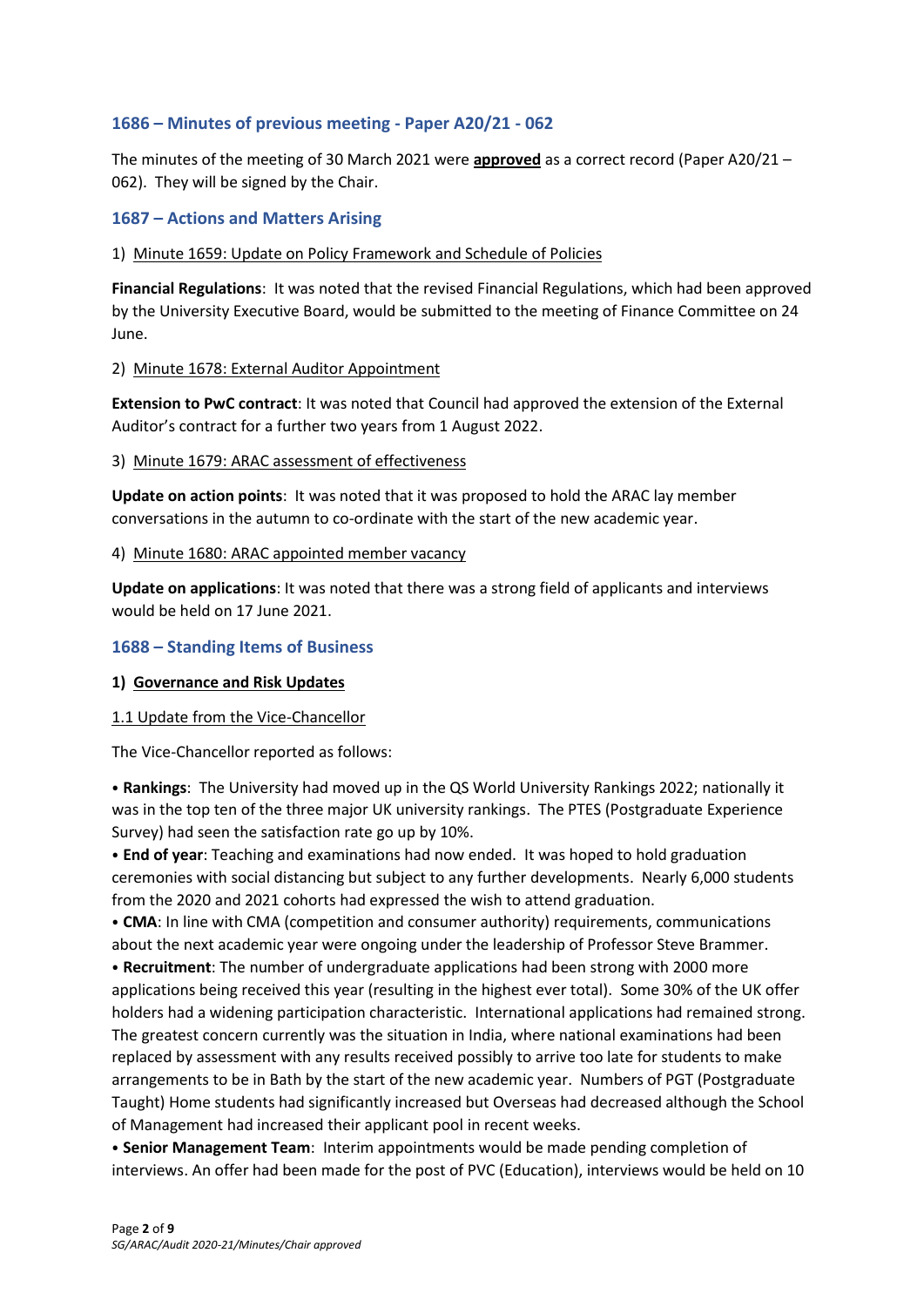June for the post of PVC (Research) and the process of recruitment for the Deputy Vice-Chancellor and Director of Development and Alumni Relations had started. The University would also maintain its vigilance on staff work-loads for the next academic year as this would continue to be a transitional period.

⦁ **Finance**: The finances remained a point of close attention.

In response to a question on publication of the new University Strategy agreed by Council in May, the Vice-Chancellor reported that there was a draft web site which would be made public in the coming weeks but that the approach would be to start the process of exploring the strategic headings through workshops with Heads of Department and other key groups.

### 1.2 Update from the Director of Finance

The Director of Finance reported as follows:

⦁ The outlook for 2020/21 was positive and relatively strong given the ongoing impact of Covid-19. The Quarter 3 accounts showed a surplus of £7 million though it was expected that the Q4 results would produce a loss due to loss of summer trade. The forecast for the year was, therefore, a breakeven position.

⦁ The operating cashflow was on track to meet loan covenant requirements with some headroom.

⦁ The proposed budget for next year was a surplus of £2 million, continuing to acknowledge the Covid-19 situation especially with respect to recruitment. Thereafter, it was expected that the University would return to a normal 3% surplus margin despite the significant Sector risks.

⦁ The pension situation remained a concern. The USS 2020 valuation had not concluded. As a result, the 2018 valuation remained in place and this would result in employer contributions rising to 23.7% from October.

⦁ The Comprehensive Spending Review and Augar Review implications created uncertainty. The University had conducted some work in relation to the impact of the Augar proposals and this would be updated for the planning submission to Finance Committee.

⦁ Going forward, it would be important to grow non-regulated fee-paying students and research income in a financially sustainable manner.

⦁ There would be risks and opportunities as the University emerged post-Covid. Hybrid working and blended learning offered new ways of delivering professional services and educational provision.

In response to questions, the Director of Finance reported that a programme consultant had been engaged to manage delays to the School of Management building. Completion was now anticipated in January 2022 to allow teaching from February. He noted that the failure of the IAAPS chilled water system could entail a replacement of the system: the current flawed system was undergoing continued testing and advice was being taken from a specialist engineering firm and a legal team. The near term impact on the financial position in each case would be minimal because the School of Management issue was predominantly operational and the IAAPS business plan had forecast a deficit in the first couple of years though there would be impact on cashflow in later years. It was noted in discussion that damages of approximately £10,000 per week were being withheld from the IAAPS supplier, Rydon Construction. David Hardy suggested that there should be a 'deep dive' into the IAAPS project to review the lessons learned from risk decisions and risk management, and how these could inform future projects. He also offered his personal support, where required, in handling dispute negotiations.

**Action: Scheduling of an IAAPS project review and application of lessons learned (COO).**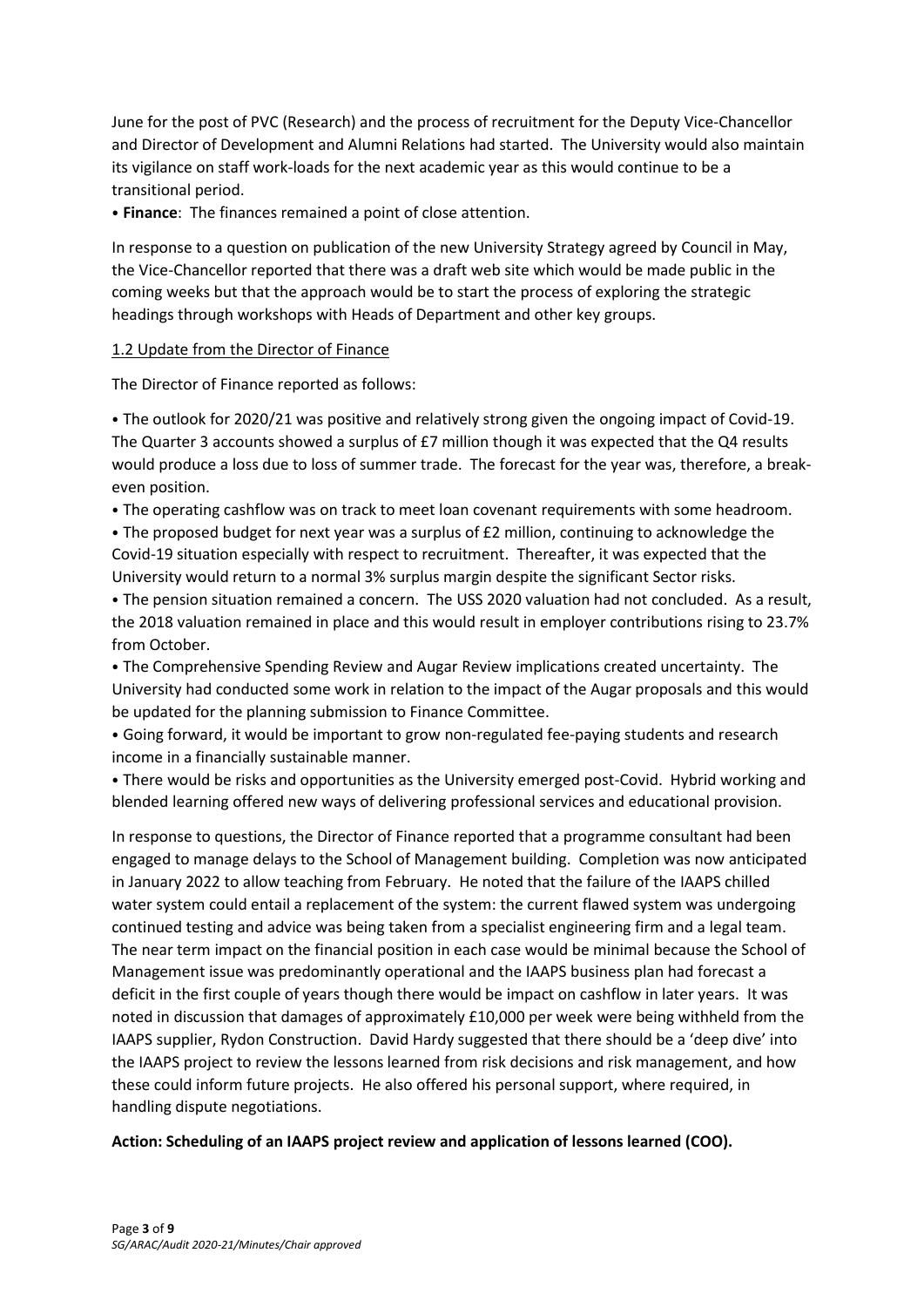With respect to the pension issues, the Director of Finance reported that the USS triennial valuation for 2020 had a statutory deadline of 30 June for completion but the Pensions Regulator had given the Trustee more time. Whilst it was indicated that the process be concluded by the end of the year, consultation with employers, UCU and employees would test this. He reported that the LGPS (Local Government Pension Scheme) had closed to new joiners on 1 June and new staff on Grades 2 – 5 would now join the University of Bath Group Pension Plan (UoBGPP), a defined contribution pension scheme.

### 1.3 Update from Chief Operating Officer

The Chief Operating Officer reported as follows:

⦁ There were low rates of Covid-19 on campus but it had been a testing time with student parties resulting in the normally positive student/Security Staff relations being put under strain. He commended the actions of Security Staff in difficult circumstances. The lateral flow testing to pick up asymptomatic cases continued to pick up a few such cases.

⦁ The campus summer activities were rebuilding community life and any lessons learned would help to inform the approach in the autumn.

⦁ The return of staff was subject to ongoing preparation for safe occupation. It was intended to recover space from professional service functions for alternative use. By the autumn, it was hoped to provide a vibrant campus community.

⦁ The level of cyber-security risks had increased (see below (3): Internal and External Incidents), with specific intelligence from JISC on 25 and 27 May indicating a severe ransomware attack was possible; urgent action had been taken leading to shut-down of VPN links over the Bank Holiday week-end and introduction of multi-factor authentication for access to systems. He commended the work and leadership of Mark Acres, IT Security Manager, during a difficult couple of weeks for the University.

### 1.4 Update from the External Auditor

The External Auditor reported as follows:

⦁ The government's consultation on expanding the definition of a public interest entity, which was part of the review of the corporate governance and audit oversight framework (ARAC minute 1671 refers at 1.4), was ongoing to 8 July 2021. If the public interest entity definition was extended to include universities, putting them under the remit of the audit regulator, there would be increased compliance and associated costs and complexities. The review followed the collapse of Carillion and Valerie Patisserie, and might lead to UK corporate governance regulations becoming more in line with US regulations under the Sarbanes Oxley rules (SOX). Jonathan Bound encouraged members to engage with the process given the impacts of proposed change (further information [here\)](https://www.pwc.co.uk/services/audit/insights/restoring-trust-audit-corporate-governance.html).

### **2) Programme of Work 2021/22** - **Paper A20/21 - 063**

The External Auditor and Head of Internal Audit confirmed that the programme was consistent with others in the Sector and they were content. Charlotte Moar urged that all annual reports should include forward priorities and the workplan ensure that there was an appropriate balance of academic and non-academic risks. It was agreed that there should be a risk presentation from the PVC (Education) in March 2022. ARAC **approved** the programme of work.

### **3) Internal and External Incidents**

Alex Butler, Chief Digital and Information Officer, joined the meeting to report on the cyber-security posture of the University. She reported that the Organisational Resilience and Business Continuity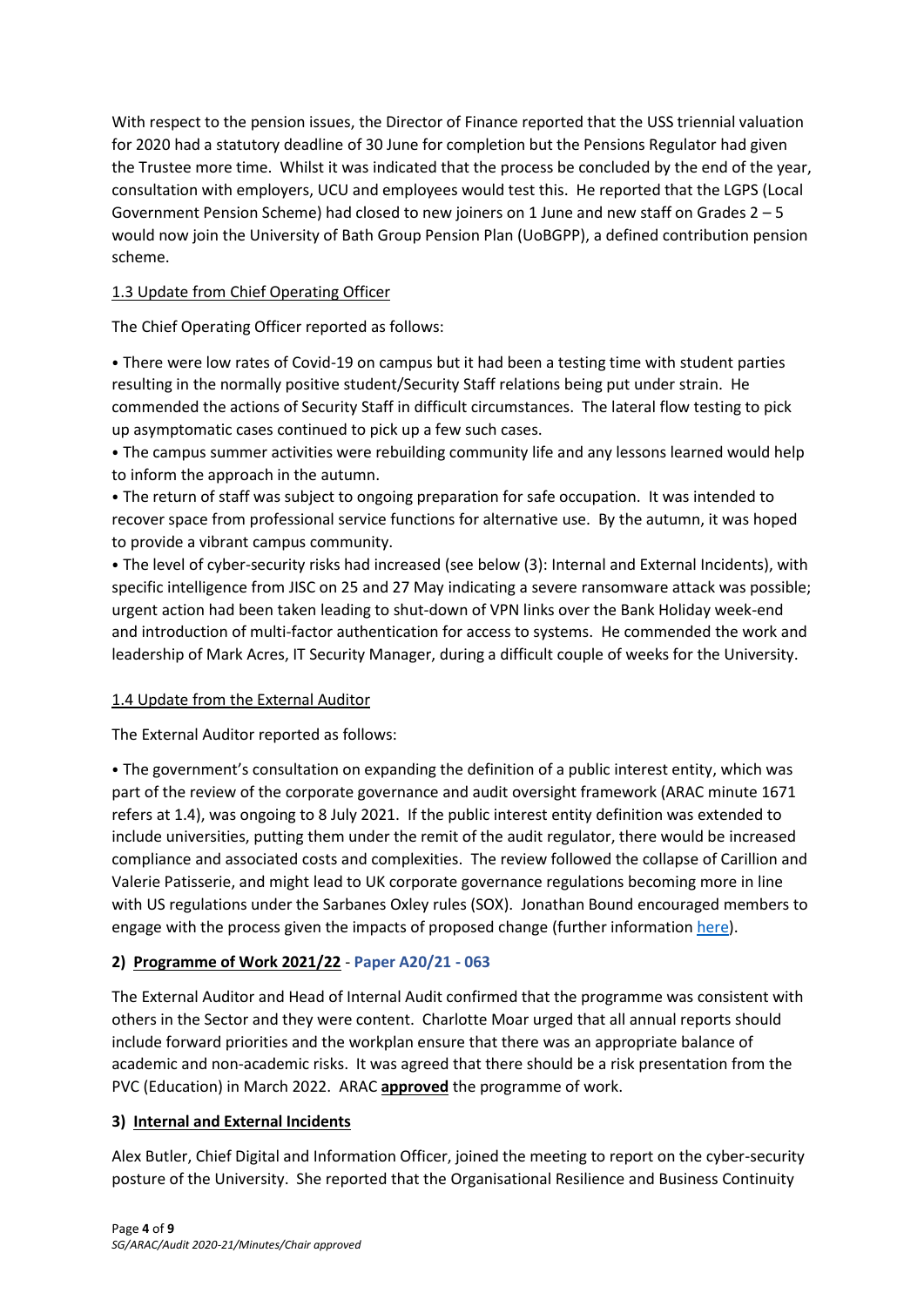Manager had very recently taken up post and further improvements to cyber-security were ongoing. The University had continued to react to threats: most recently, the heightened intelligence alerting the University to a potential ransomware attack. Since the start of 2021, thirteen other universities had been subject to such attacks. Intelligence from JISC and the National Cyber-Security Centre had led to the decision being taken to reset all staff and student passwords and to introduce multifactor authentication (MFA), along with a temporary reduction in hours staff could access VPN and remote desk top facilities. Remote access facilities had been unavailable over the Bank Holiday week-end whilst work was being undertaken. It was reassuring that the system had not been breached and data remained protected. The University had signed up to alerts from the National Cyber-Security Centre to benefit from enhanced monitoring.

The Chief Digital and Information Officer and the teams across DDaT were commended for their work. The Chief Digital and Information Officer reported that the incident had indicated the need for Cyber-Security Champions across the University to reinforce protocols and she highlighted the need to review data governance processes. The service had proved resilient but further testing of critical systems, back-up and recovery of information needed to be undertaken.

With the agreement of the Committee, the Cyber-Security Report was taken as the next item (Paper  $A20/21 - 073$ ).

### **1689 – Cyber-Security Risk: Progress Report - Paper A20/21 - 073**

The Chief Digital and Information Officer reported that weaknesses identified during the simulated ransomware exercise continued to be addressed. This exercise had placed the University in a good position to deal with the recent threat. The University had met the requirements for the NHS Data Security and Protection standard, which meant that the University could move forward with further research partnerships with health providers. However, work had made clear that no single technical cyber security standard would meet the Information Security requirements of the University and, therefore, a combination of measures drawing from several technical standards would be pursued for the wide range of activities that the University was undertaking.

The format of cyber-security training was being reconsidered to propose a more flexible approach with bite sized, more regular training sessions. The External Auditor offered support from the PwC Cyber Team.

In the course of discussion, the following points were made:

⦁ Whist consultation was important, it was essential to be clear and uncompromising about what action people needed to take;

⦁ The consequences of a breach of security needed to be understood by members of the University community to encourage their vigilance and action; and

⦁ There should be a plan to return red risks to amber/green albeit the environment would mean a fluctuating level of severity.

ARAC **noted** the report and thanked the Chief Digital and Information Officer for attending.

### **1690 – Accounting Policies - Paper A20/21 - 064**

The Deputy Director of Finance presented the report on Accounting Policies which were proposed to be incorporated into the Annual Report and Accounts 2020/21. He noted that no new policies were proposed but minor changes had been made to two policies: the Accounting for Retirement Benefits Policy and the Going Concern Policy. The wording in relation to the Going Concern Policy, which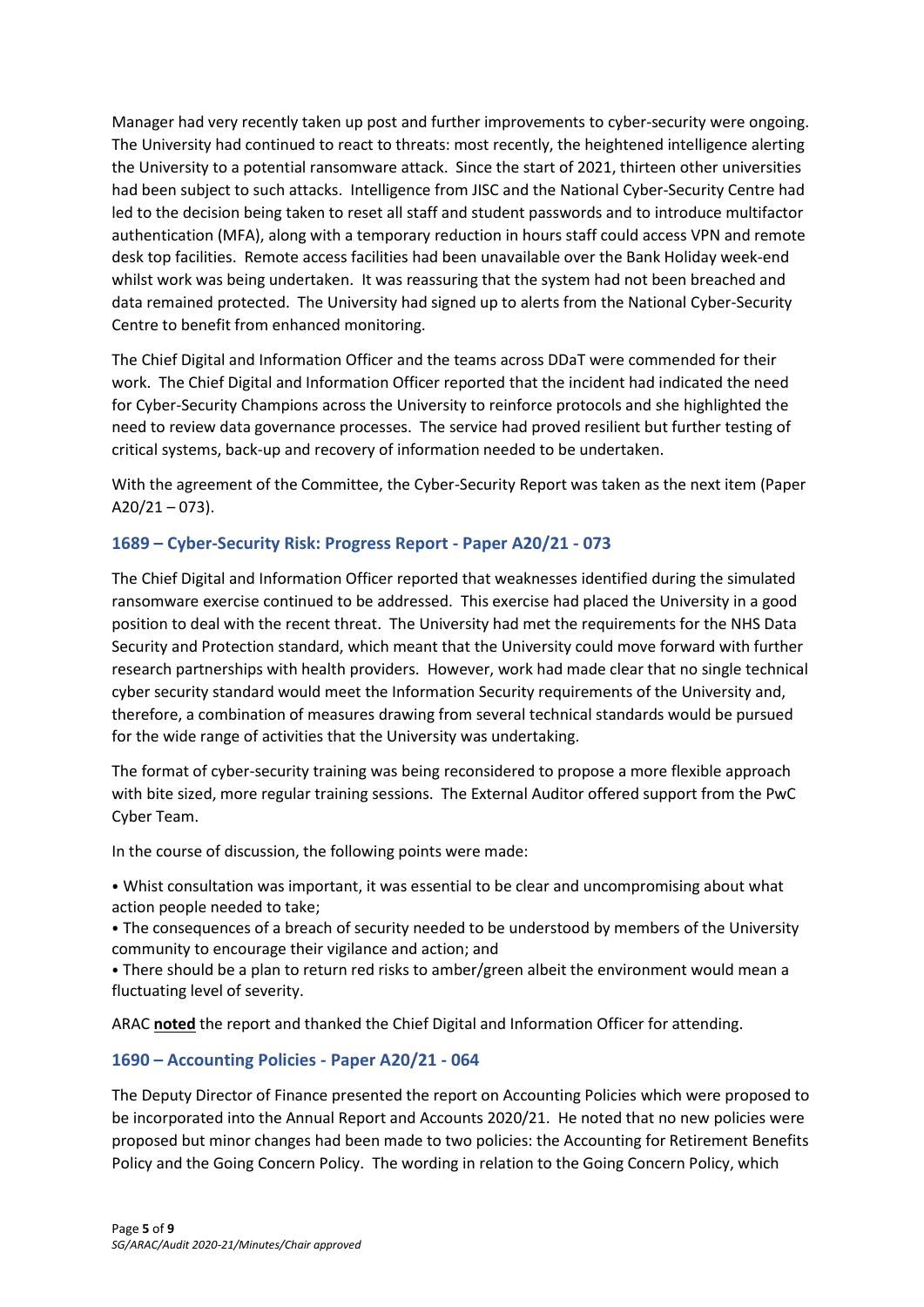referenced the financial position at the end of the year, would be refined after final results were confirmed.

In respect of IAAPS, the Director of Finance reported that the External Land and Buildings Valuer might seek to value the new building at market value cost albeit it was located on a science park; University academic and support buildings on campus were valued on the basis of depreciated replacement cost. The Deputy Director of Finance was asked to report to the Committee on any material differences in the valuation of land and buildings given that this was the first valuation of the University estate undertaken by Carter Jonas.

The Deputy Director of Finance was encouraged to ensure that the note on going concern contained sufficient detail.

ARAC **approved** the consolidated accounting policies for 2020/21.

### **1691 – PwC's Audit Strategy - Paper A20/21 - 064**

The Committee **considered** PwC's external audit plan for audit of the 2020/21 University accounts.

The External Auditor set out the scope of the work to include the financial statements of the University and its consolidated Group and an audit opinion on the University's subsidiary company, IAAPS Limited. As previously, non-audit work was limited to a US loans audit and loan covenant compliance reporting.

The key risks were set out: fraud, ability to continue as a going concern, pensions liability and valuation of tangible fixed assets. A further area to monitor might be liquidated damages in relation to the IAAPS project.

ARAC agreed to:

• **approve** the PwC audit plan for audit of the 2020/21 University accounts.

*Jonathan Bound then withdrew from the meeting.*

ARAC agreed to:

• **recommend** to Council the payment of fees of £88,100 (excluding VAT).

### **1692 – Internal Audit Strategy 2021-24 and Audit Plan 2021-22 - Paper A20/21 - 066**

ARAC **considered** the three-year programme and the Audit Plan for the next academic year, noting that the final version would be submitted to the September meeting after the University's Risk Register and Risk Management Plan had been approved by Council.

The Head of Internal Audit drew attention to:

- The plan still included operational audits relating to the post-Covid transitional phase;
- There had been development of work association with data analysis;
- Risks areas represented a balance of academic and non-academic areas, including Teaching & Learning, Research Integrity – Concordat and the associated ethical approvals process, IAAPS, Student Recruitment, Student Disability, Data Governance and follow-on work on Cyber-Security.

In response to questions, Tom Stanton confirmed that: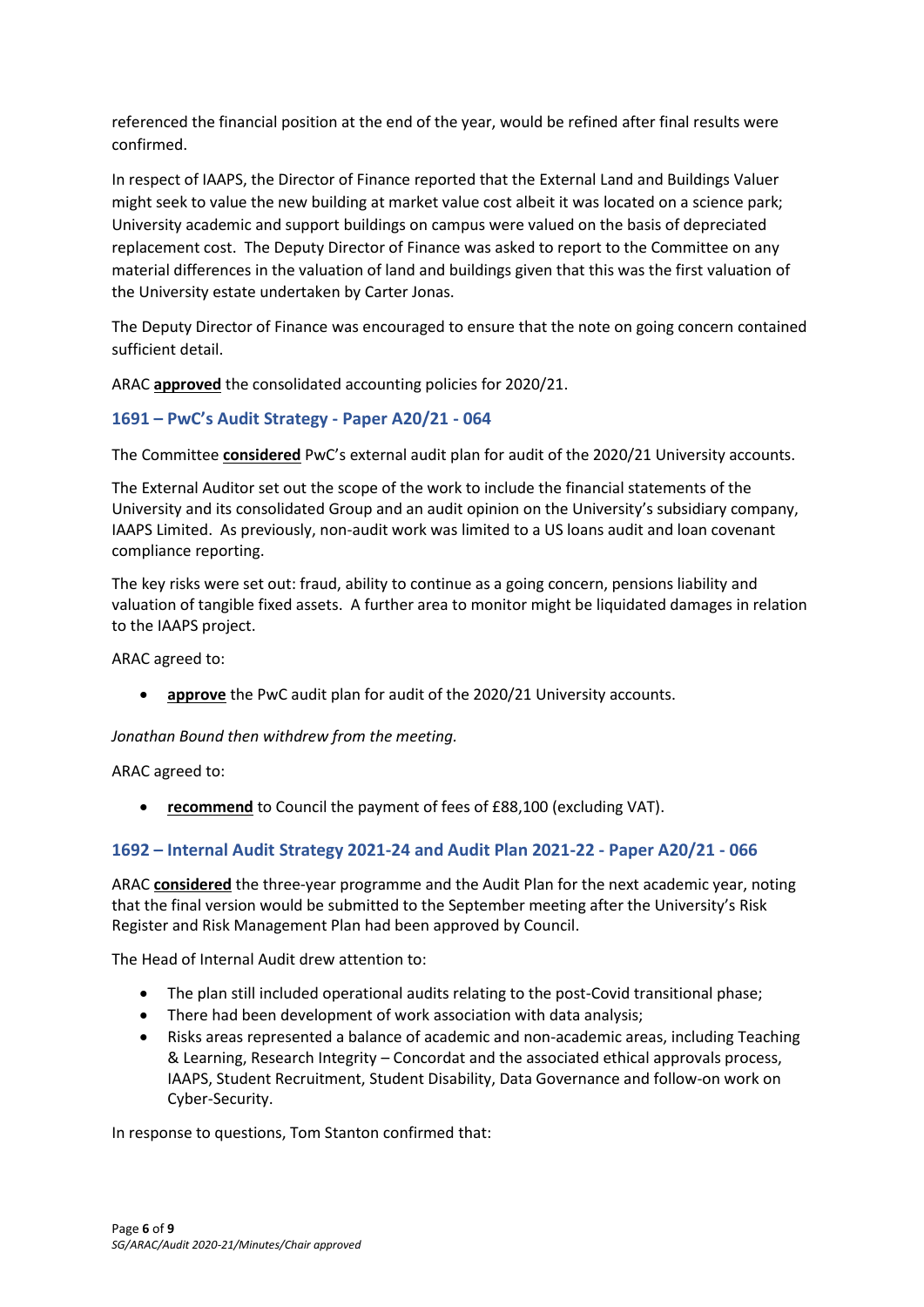- The Academic Staff Recruitment would include review of retention of staff as part of assessing the effectiveness of recruitment;
- The post-audit questionnaire would pick up whether improvements to service had resulted from recommendations made as part of the audit;
- Resources were sufficient to ensure that no significant area of risk had had to be deferred;
- Timing of audits could be adjusted to take into account any emerging considerations; and
- The Auditable Areas set out in Appendix A would be refreshed in line with the new University Strategy and extended to provide a more comprehensive profile of risk areas.

The Vice-Chancellor confirmed that he was content with the audit plan for 2021/22.

### **1693 – Status report on internal audits - Paper A20/21 - 067**

The Committee **noted** the status report on the progress of Internal Audit reports. The IAAPS audit had been deferred to 2021/22 but the programme was otherwise on track.

### **1694 – Internal Audit Report: Student Complaints & Discipline - Paper A20/21 - 068**

The Committee **considered** the Internal Audit Report. The Head of Internal Audit reported that there was an increasing amount of best practice guidance and consultations were being conducted; thus the University would need to continue to monitor this area. It was noted that the restructuring of the Student Complaints process was an area receiving attention; office level support had increased and sharing of the senior management workload with respect to student discipline and appeals cases was proposed.

It was noted that resource for this area had remained relatively level despite the increasing number of complaints and discipline allegations and best practice might need to increase resource allocation.

### **Action: The University should maintain careful watch that there was sufficient resource provided to this area so as to ensure best practice could be appropriately applied.**

### **1695 – Internal Audit Report: Legionella - Paper A20/21 - 069**

The Committee **considered** the Internal Audit Report. The Head of Internal Audit reported that the legionella control environment was complex and the engagement of an independent Authorising Engineer had provided a useful reference point for the University to confirm that it was operating the control environment in line with legislation and best practice. The ongoing working practices would need to be kept under review as the University decided on future working practices.

In the course of discussion, it was noted that previous audit reports had highlighted incomplete data sets and records across some operations. The Chief Operating Office reported that the Director of Estates would be undertaking a review over the summer with a report anticipated in the autumn. The IT systems in some areas needed reform but weaknesses were being fixed as they were identified.

### **1696 – Internal Audit Report: Financial Controls - Remote working - Paper A20/21 - 070**

The Committee **considered** the Internal Audit Report. The Head of Internal Audit reported that the investigation had covered the adequacy and effectiveness of the University's arrangements for managing the risks relating to the Financial Controls affected by remote working as a result of the Covid-19 pandemic. This area would need to be kept under review as the University determined future working practices for staff and the potential introduction of more flexible working and change of use of office space.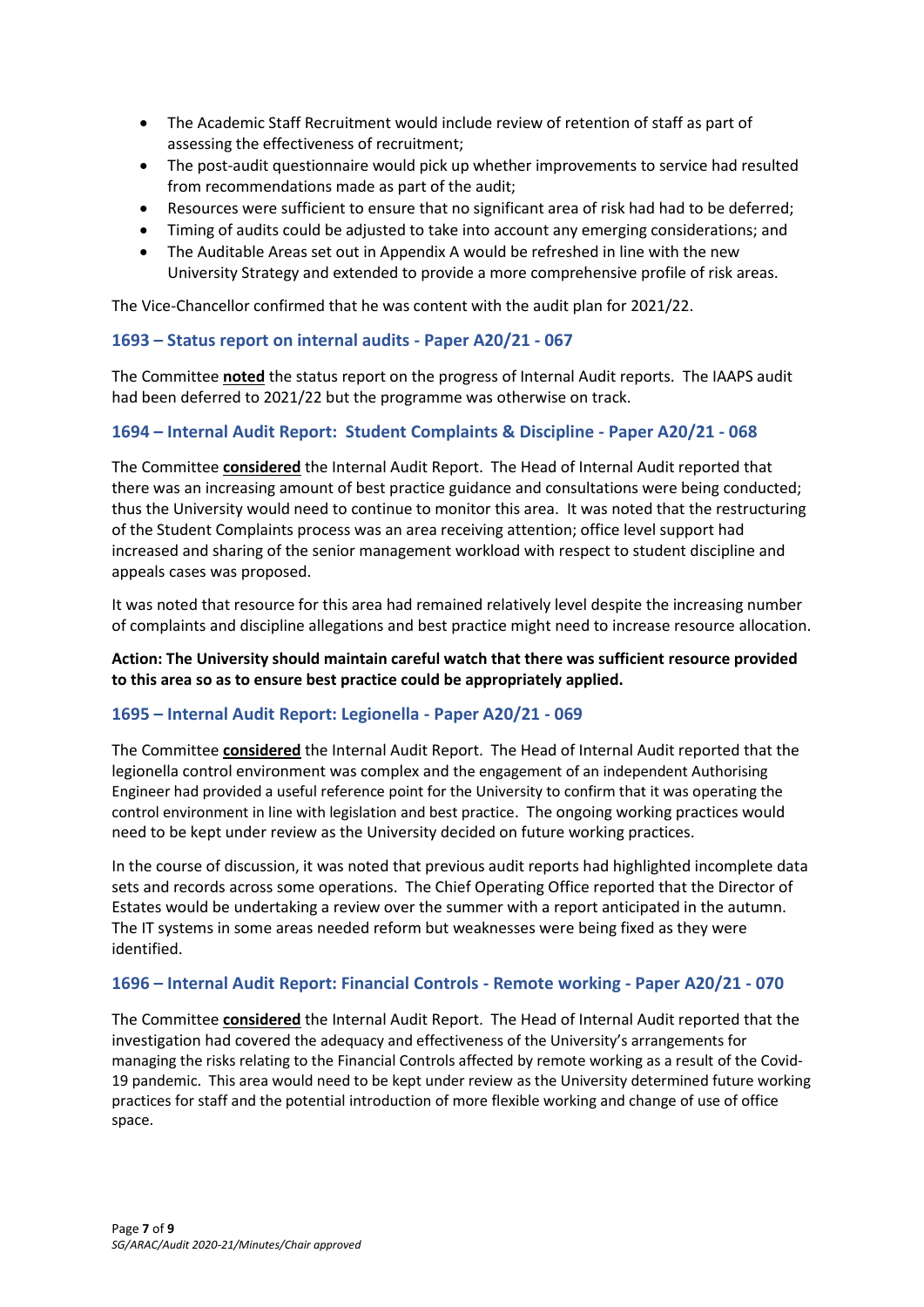### **1697 – Internal Audit Report: Consumer Regulations – Paper A20/21 - 071**

The Committee **considered** the Internal Audit Report. The Head of Internal Audit reported that the University had achieved compliance with consumer regulation for the 2020/21 academic year but had learned lessons around consistency of use of terminology in communications to students to reduce any ambiguity. The Director of Policy, Planning and Compliance reported that teaching arrangements had concerned some students and 23 complaints had been received over the academic session, of which nine had been received since Christmas. Most were being resolved at the Stage 2 point but a very small number might progress to Stage 3 of the complaints process.

ARAC passed on their congratulations to all those who had managed to ensure a good learning experience for students.

### **1698 – Risk Management Progress Report – Paper A20/21 – 072**

The Committee **considered** the Risk Management report from the Director of Policy, Planning and Compliance. Further to the last meeting, Dr Kemp reported that University Executive Board had considered the dashboard approach to monitoring risk and agreed to pilot it in three areas: student recruitment, disciplinary cases and student mental health problems.

The draft Strategic Risk Register at Appendix 4 reflected the new University Strategy with inclusion of enterprise as a risk area. The older HEFCE model of the Risk Register was being updated to include a wider span of risk. The Climate Action Framework risks had been incorporated within risk areas.

The ISO standard governing effective risk management had been followed and the report included reference to risk appetite. It was proposed to review the Risk Register again in the course of 2021/22 with a view to reducing risk in line with the business impact analysis approach. The appointment of a new Organisational Resilience and Business Continuity Manager would facilitate this piece of work.

In the course of discussion, the following points were made:

- Articulation of the target risk would facilitate understanding of the current net risk;
- The dashboard approach might focus attention more easily on key risks and facilitate summary reporting which would be more helpful to ARAC;
- Responsibilities across Committees and individuals for monitoring areas of risk and providing assurance needed to be clearer with appropriately detailed information being provided, as required, to those with responsibility; and
- The recovery path from being a red risk category to a green risk category needed to be shown along with timescales (by way of example, the multiple and complex impacts of Covid-19 on the financial position).

ARAC agreed to:

- **recommend** to Council approval of the Strategic Risk Register and Risk Management Plan for 2021/22 and include in the report a summary of the comments made at the meeting; and
- **recommend** to Council approval of the interim update of the Risk Management Strategy.

### ARAC **noted**

- - the update on risk mitigation activities in the Risk Register and Risk Management Plan 2020/21, for which no changes for net strategic risks were proposed; and
- - the updated Operational Risk Register.